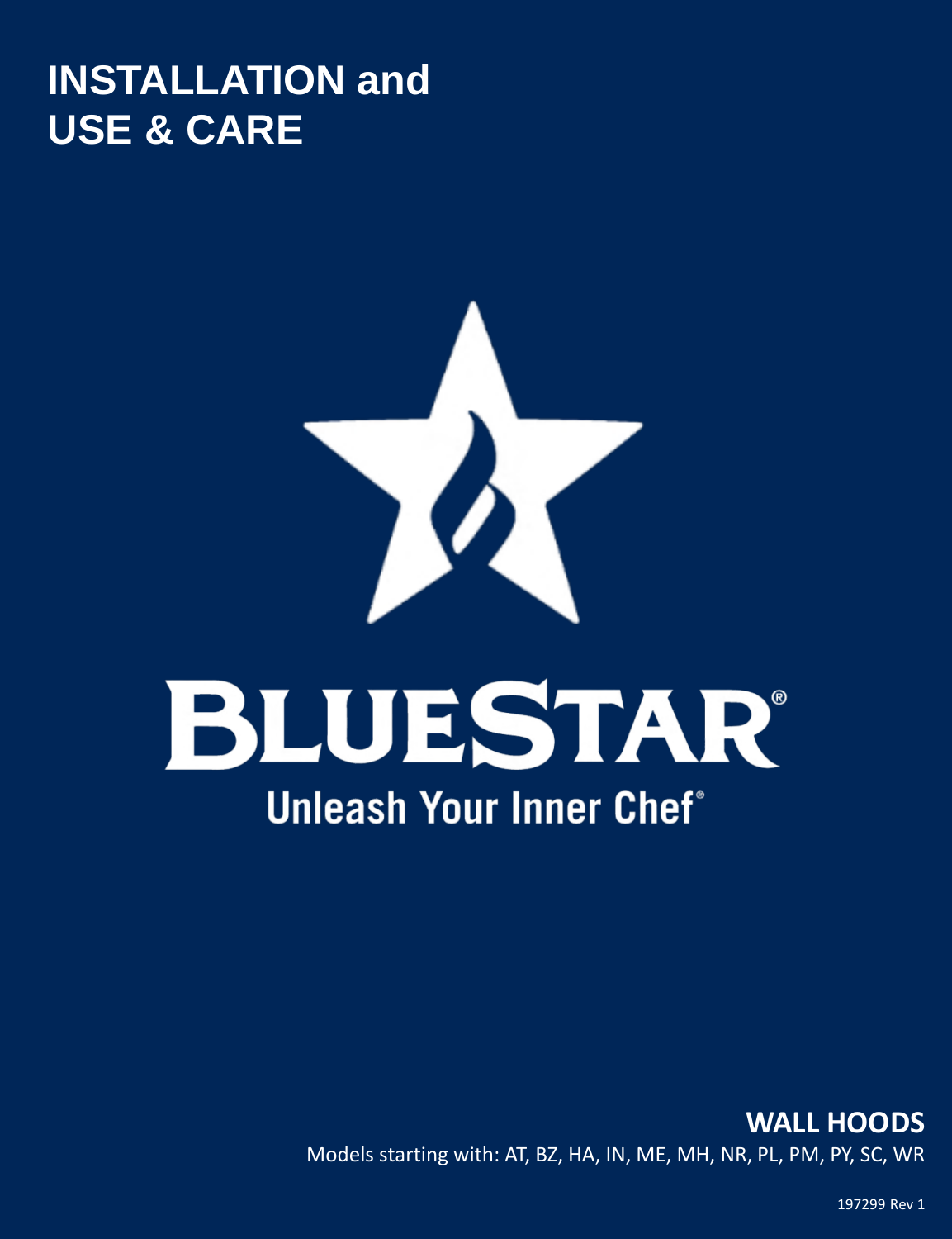Please take a few moments now to fill in the information below for your future reference in the event you require parts or service.

| <b>DATE OF PURCHASE:</b>     |  |
|------------------------------|--|
| <b>DEALER'S NAME:</b>        |  |
| <b>DEALER'S ADDRESS:</b>     |  |
| <b>DATE OF INSTALLATION:</b> |  |
| <b>INSTALLER'S NAME:</b>     |  |
| <b>INSTALLER'S ADDRESS:</b>  |  |
| <b>MODEL NUMBER:</b>         |  |
| <b>SERIAL NUMBER:</b>        |  |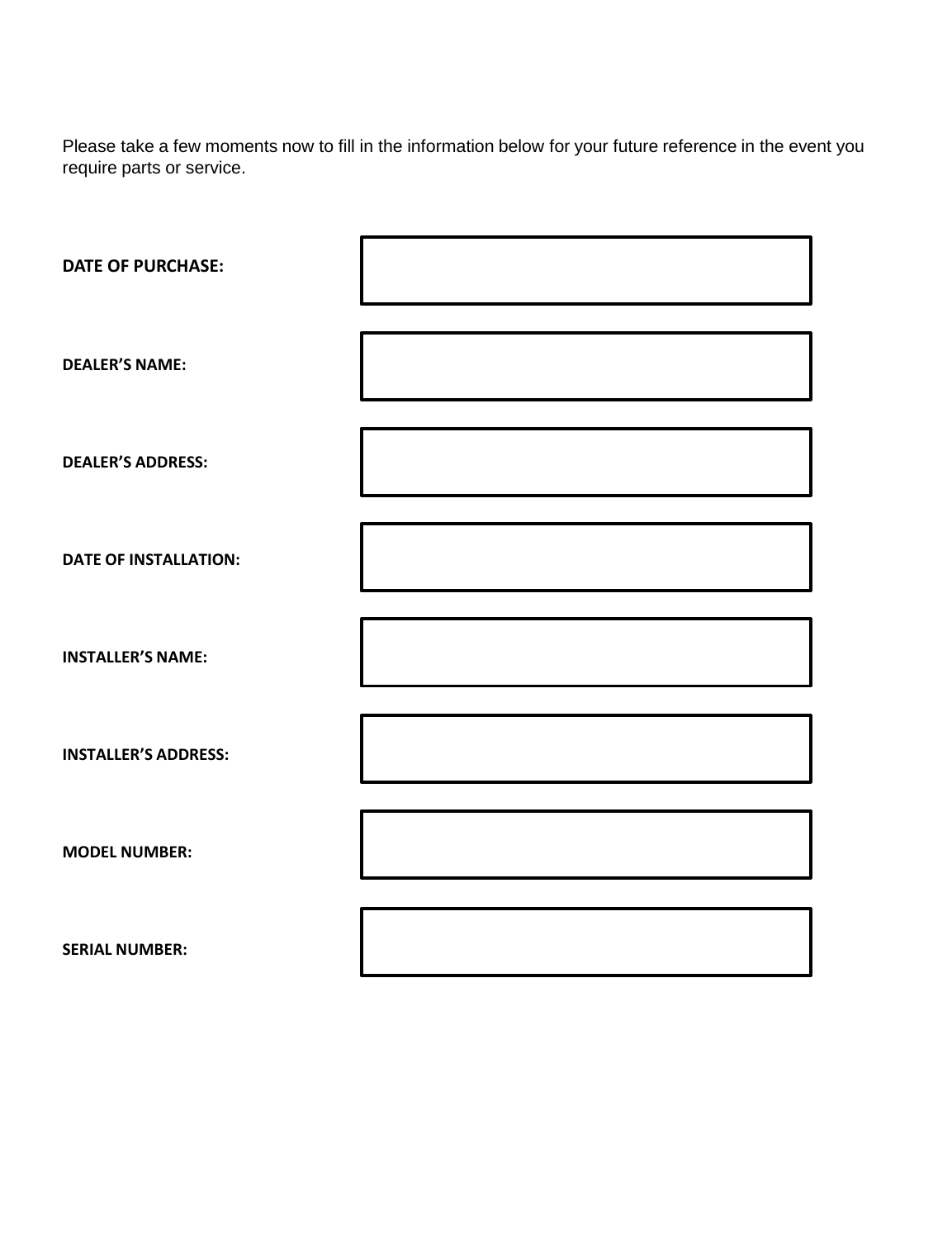| 5              | Handling and Unpacking                              |
|----------------|-----------------------------------------------------|
| $\overline{7}$ | Installation of Ducting & Electrical Specifications |
| 8              | Removing Liner from Hood Shell                      |
| 9              | Installing In-Hood Blowers                          |
| 10             | <b>Installing Remote External Blowers</b>           |
| 11             | Installing Remote In-Line Blowers                   |
| $12 \,$        | Wiring Remote Blowers (HYEX or ATEX)                |
| 14             | Mounting Hood Shell to Wall and Reinstalling Liner  |
| 15             | <b>Installing Duct Covers</b>                       |
| 16             | Installing Models Starting with "MH"                |

# **USE AND CARE INSTRUCTIONS:**

- Operating the Push Button Controls
- Cleaning Instructions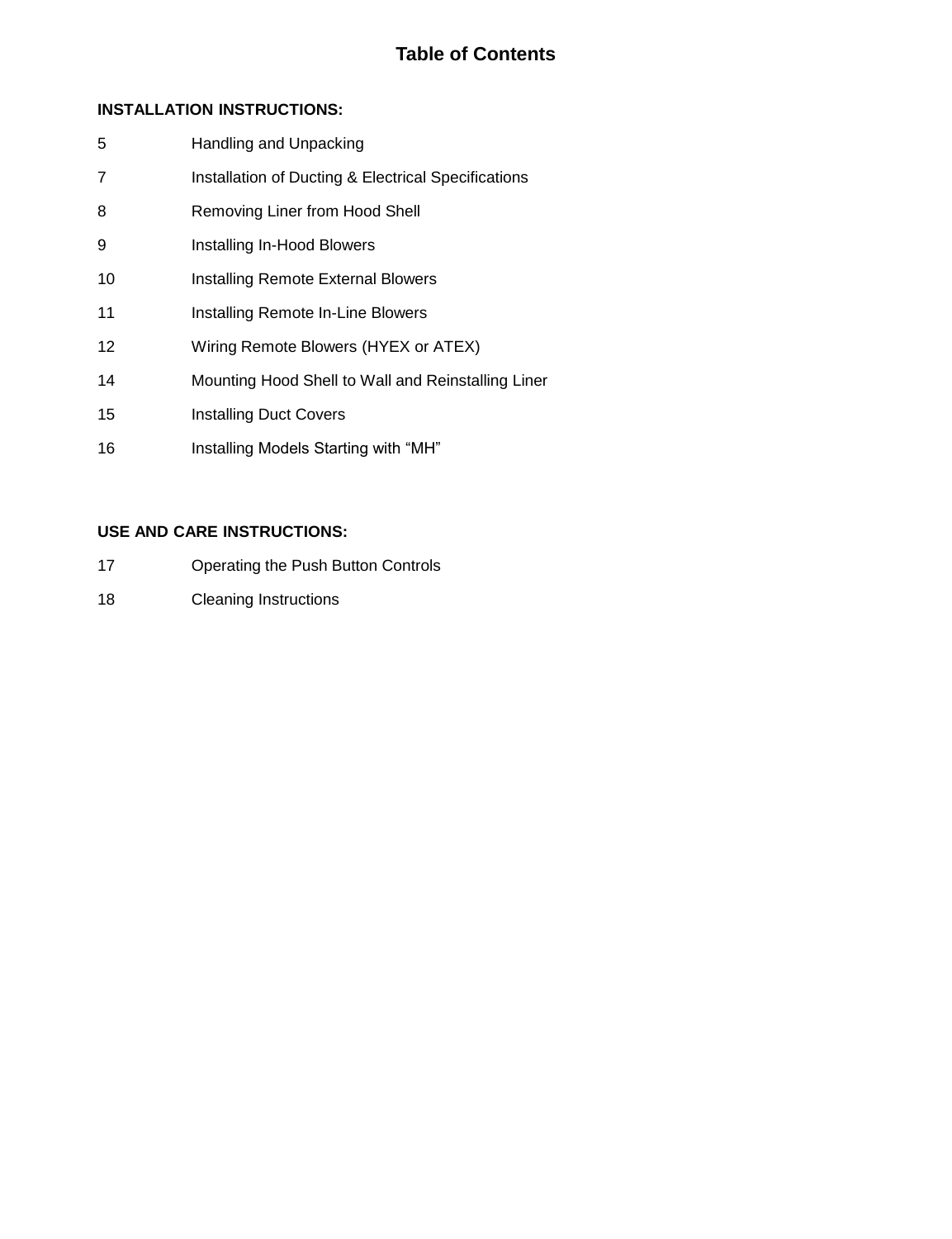#### **IMPORTANT**

- 1. This appliance was designed for ease of installation and operation. However, we recommend that you read all sections of this manual before you begin installation.
- 2. Do not remove permanently affixed labels, warnings or data plates from your appliance. This may void the manufacturer's warranty and/or hinder effective servicing and maintenance. These instructions are to remain with the appliance and the consumer is to retain them for future reference.
- 3. Please observe all local and national build codes and ordinances. If no local codes are applicable, please follow all wiring requirements in accordance with the National Electrical Code.
- 4. Please check your local codes for any make-up air requirements.
- 5. This hood is for residential use only and is not designed for installation over a commercial product.

#### WARNING

#### **To reduce the risk of fire, electric shock or injury observe the following:**

- Use this unit in the manner intended by the manufacturer.
- Before cleaning or servicing unit, turn power off to the unit at the service panel.
- Installation work and electrical work must be performed by qualified individuals in accordance with all applicable codes and standards, including fire-rated construction.
- Do not damage any existing electrical or hidden utilities when drilling, cutting and/or removing a wall, ceiling or floor.
- Sufficient air is required to properly exhaust gases through the flue of natural and liquid propane fueled cooking equipment to avoid any backdrafts.
- Use only metal ductwork. Do not use flexible or corrugated duct.
- Never vent ducted exhaust air into another room or garage. Ducted exhaust air must vent outdoors.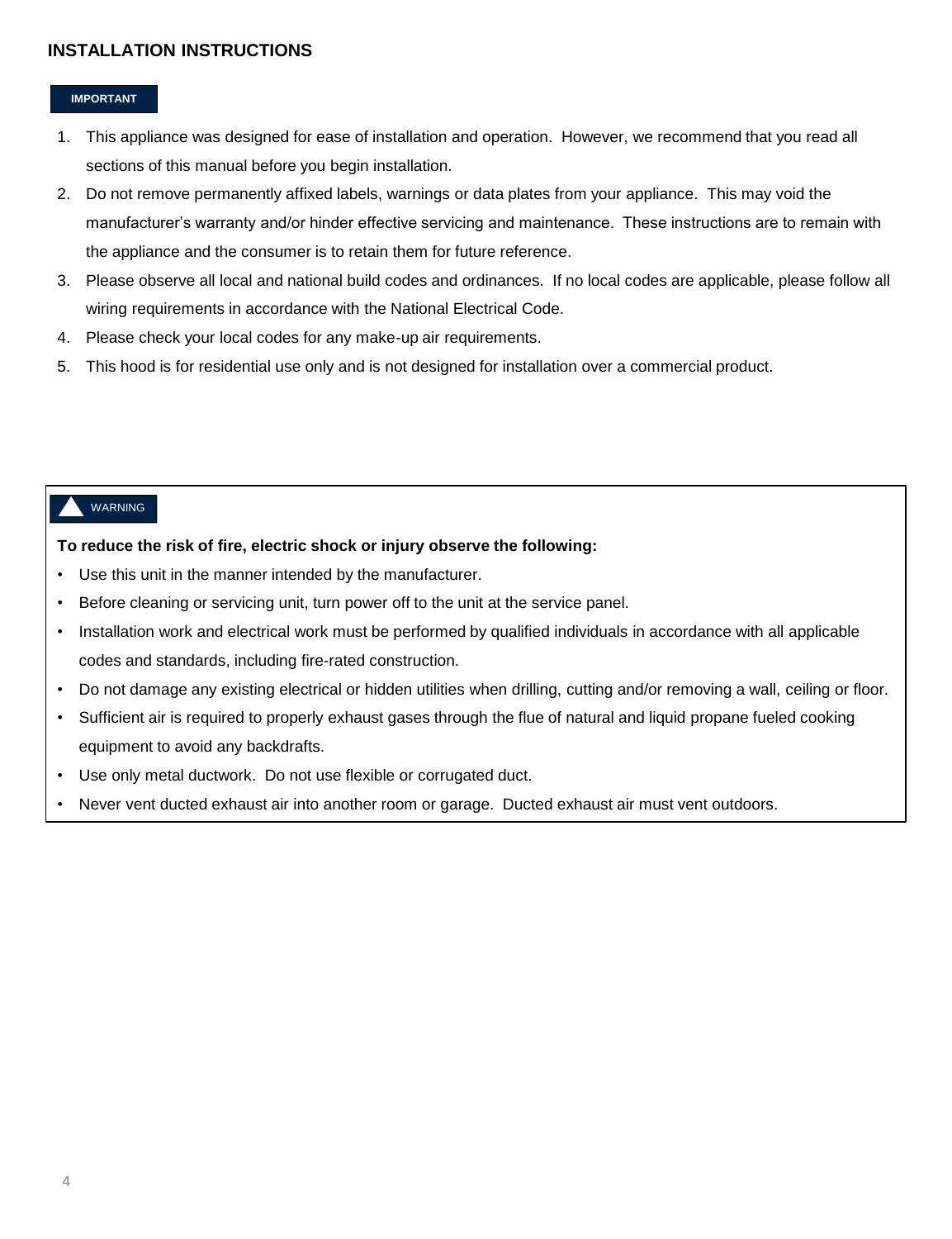# WARNING

- If a fire should occur, do not turn on hood to evacuate smoke. Turn off hood.
- Do not use to exhaust hazardous, flammable or explosive materials.
- Clean baffle filters often, since accumulated grease can be a fire hazard and affect the performance of your ventilation hood.

#### **Handling:**

- Do not remove the hood from original packaging until you are ready to install.
- Remove all watches, belt buckles, jewelry, rings and any clothing with metal buttons or snaps to prevent damage to the hood.
- When you begin the installation process, remove the hood from its original packaging and place on a clean, nonabrasive blanket.
- When removing the hood from the carton, locate the filters since they could be packed separately.

#### **Unpacking:**

- Ensure the container is upright. If the container is not upright, major damage can occur to your appliance.
- Move the container as close to its installation location as possible. This will reduce moving and handling your appliance once it is out of its shipping container.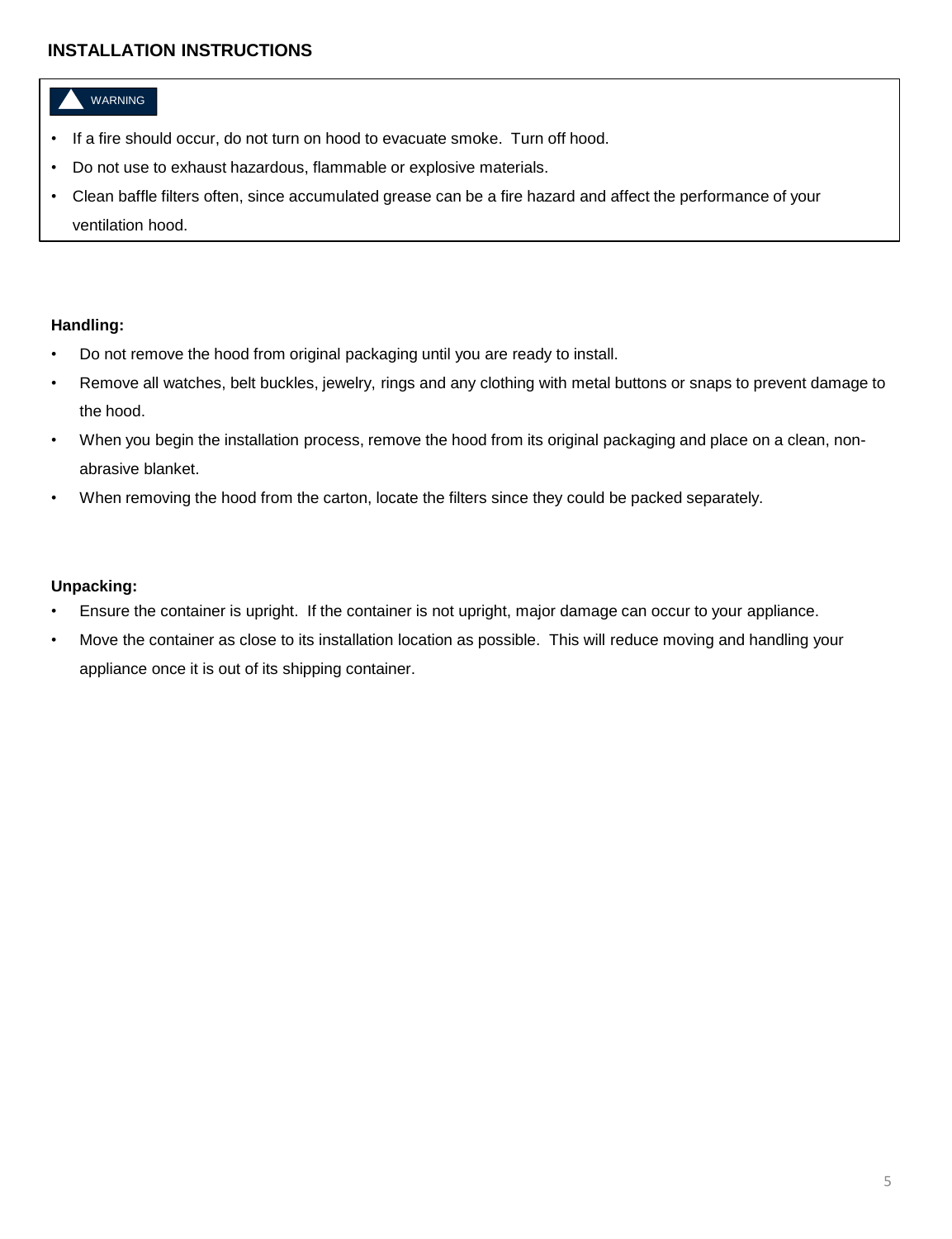#### **CAUTION**

To reduce the risk of fire and electric shock, install this ventilation unit only with manufacturer approved blowers. This includes blowers rated maximum 8.4 amps – remote or combined integral blowers. Your ventilation hood is designed to work specifically with the integral or remote blower requested.

#### **Site Preparation: Selecting the Appropriate Height for Installation**

In selecting the proper height to mount the hood, take into consideration the stature of the person or persons who will be cooking. A minimum height of 30" off the cooking surface to a maximum height of 36" will suit most users. It is recommended, but not required, that the hood be 6" wider than the cooking appliance to provide a proper capture area for heat and grease.

The bottom of the hood should be 30" minimum to 36" maximum above the countertop. This would typically result in the bottom of the hood being 66" – 72" above the floor. The bottom of the hood should never be more than 72" above the floor or more than 36" above the countertop. These dimensions provide safe and efficient operation of the hood.

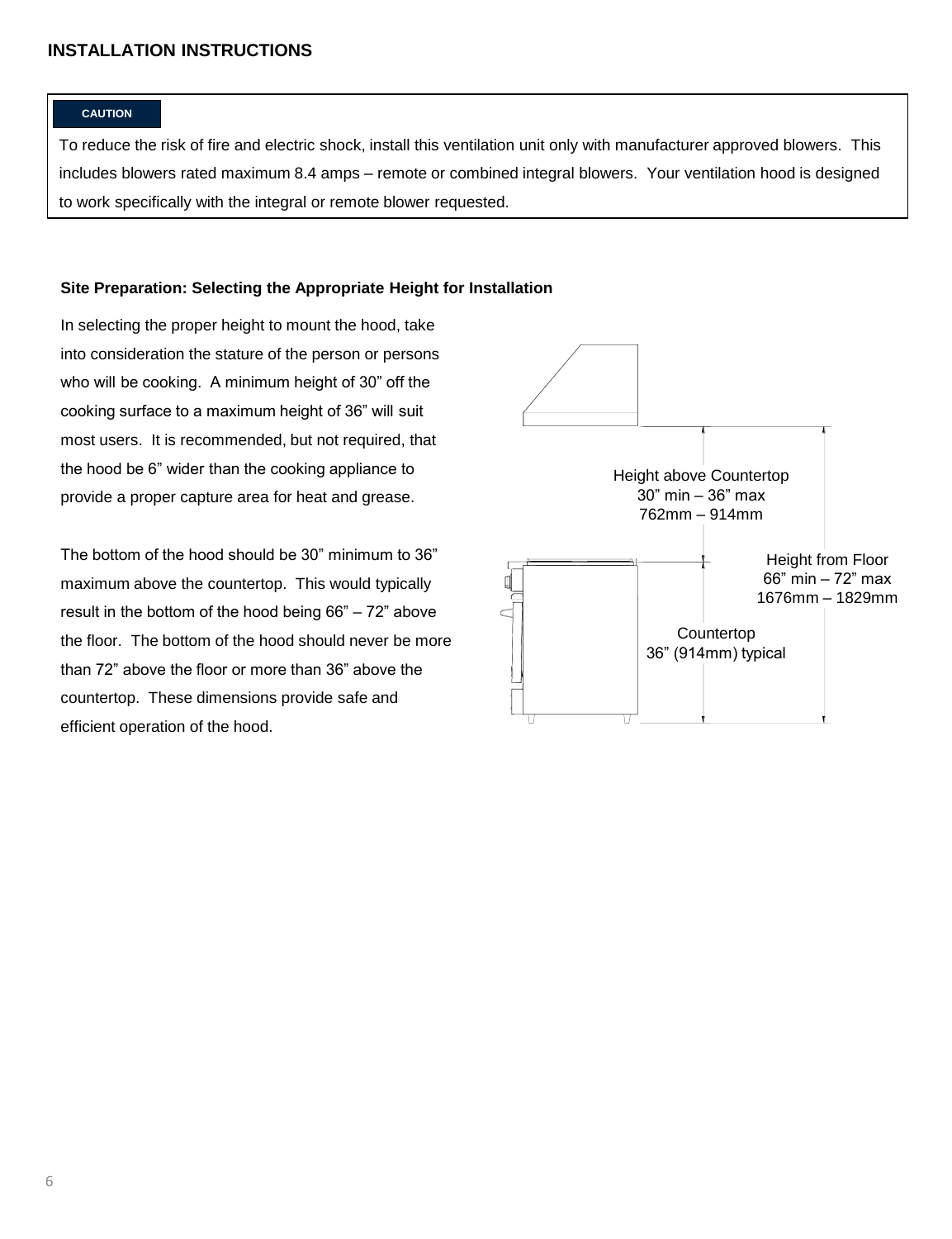# **Installation of Ducting for Proper Operation:**

# WARNING

#### **To reduce the risk of fire, electric shock or injury, observe the following:**

Use only metal ductwork. Do not use flexible or corrugated duct.

Proper installation of ducting is extremely important for optimal performance of your ventilation system. It is a basic requirement that the kitchen is provided with an air intake to ensure good air circulation and, therefore, proper operation of the hood. Without this incoming air, a depression could form that would reduce the efficiency of the ventilation system.

- Be sure to follow local building codes for electrical, structural, general HVAC, and make-up air requirements.
- If duct shape is changed along path (round to square), the cross-sectional area must not be reduced.
- The duct run should be kept under 30 feet for a straight run. For every 90 degree turn in the duct run, subtract 5 feet from the total (25' for a duct run with 1 elbow, 20' for a duct run with 2 elbows, and so on). Longer runs will result in decreased performance and possible noise concerns.
- Avoid sharp-angled turns. Use smooth gradual turns, such as adjustable elbows or 45-degree angled turns.
- Airflow must not be restricted at the end of the duct run.
- A backflow damper is not provided. It should be sourced locally and sized for your specific duct work.
- Duct should terminate to an outdoor space above the roof line or outside a side wall of the building. Do not terminate the run into an attic or chimney.

# **Electrical Specifications:**

This hood is designed to be plugged into a dedicated 3 prong ANSI or Non-GFCI outlet – 120Volt, 60Hz, 1Ph, 10amp. min.

**Outlet location**: Confirm with local building codes for accessibility requirements. The outlet may be positioned above the hood shell to provide access for the cord along the duct exhaust. Ensure the outlet will not be obstructed by the duct work. The power cord will extend up to 36" from the top of the liner.

# **Depending on specific installation conditions, access to the outlet may be difficult.**

If an appropriate outlet is not available or is inconvenient due to the specific installation, the power cord may be removed at the liner's junction box, and the hood may be direct wired to a dedicated non-GFCI 120V, 60Hz, 1Ph, 10amp min circuit. Use 14-2 MC shielded cable or equivalent, unless directed otherwise by local building codes.



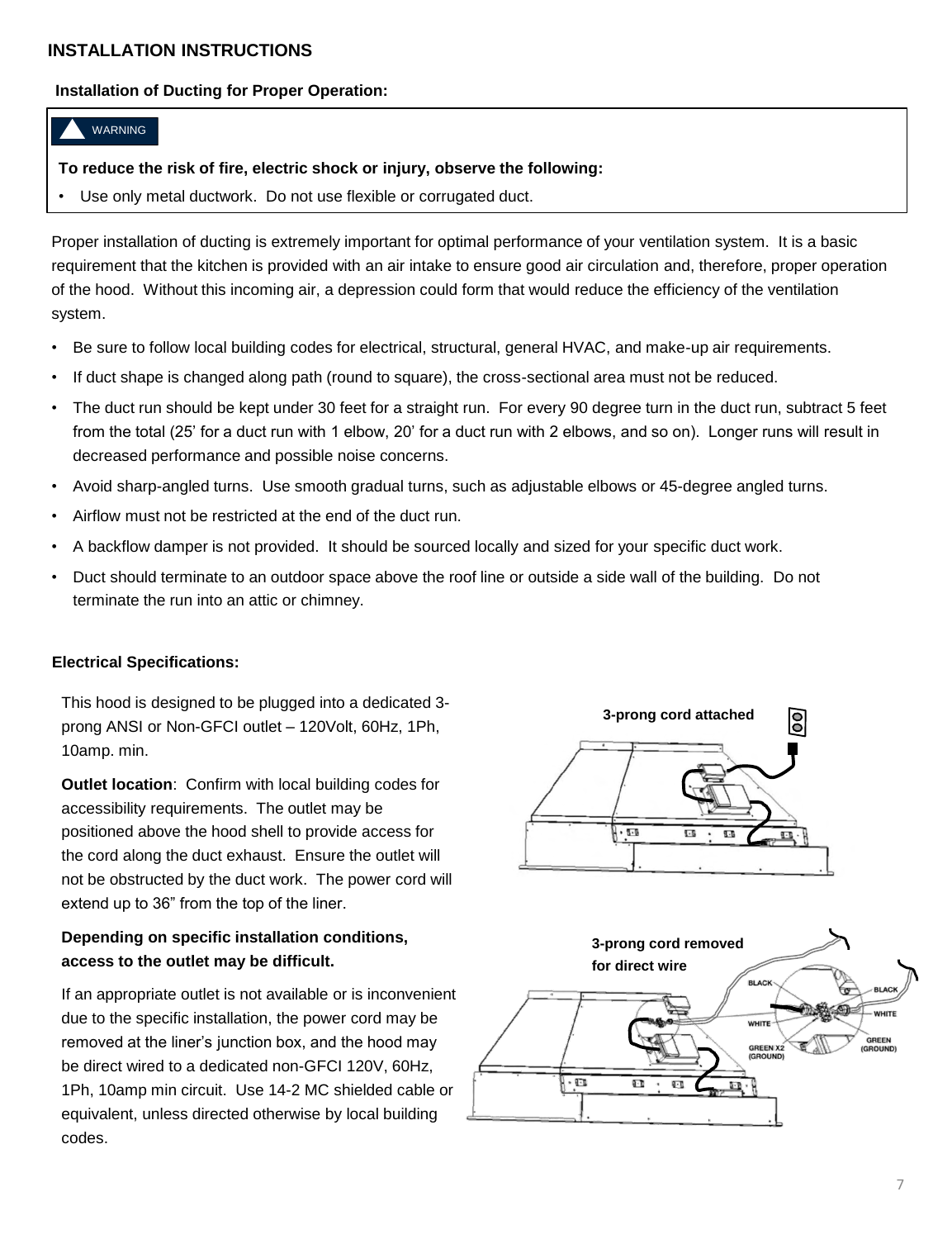**Step 1: Read all instructions thoroughly before beginning installation.** If a duct cover is being used, please review all steps before beginning – for some installations, the order of assembly may be altered. Details which are unique to models starting with "MH" are shown on page 16.

**Step 2: Remove ventilation hood liner from outer shell. (Figures A through F) – save all components and fasteners as** they will be used to reinstall the liner after the hood shell is mounted to the wall.



**Figure A: Remove Baffle Filters** Pull filter(s) towards front of hood and tilt rear of filter down to remove.



**Figure B: Remove Grease Trough** Turn wing fastener(s) ¼ turn to unlock.



**Figure C: Remove Inner Shield** Remove Philips screws (front and back) attaching shield to ventilation hood liner. *(Inner shield not on all models)*



**Figure D: Remove Control Panel** Remove screws attaching panel to ventilation hood liner. Disconnect control and light harnesses.

# **Figure E: Remove Mounting Screws**

Remove Philips screws in front and back of liner that attach it to the outer shell. Screws are located behind scalloped detail in trough front and back.



**Liner from Shell** Carefully slide liner out of outer shell. Remove any protective film from exterior of liner and baffle filters.

**Figure F: Remove** 

# **Step 3: Set liner aside and prepare for blower installation.**

- 1. If a duct cover is being used review pages 13-15 to determine which installation process will work best for your application. If no duct cover is being used proceed to Step 4.
- 2. If installing an in-hood blower kit, proceed with Steps 4-1 (600 cfm single), or Step 4-2 (1200 cfm double).
- 3. If installing a remote blower kit, prepare the liner as follows:





Confirm discharge direction is correct for application. If not, remove top/rear plate assembly and rotate as needed. Reinstall fasteners. If in-hood blower mounting plates are present, they should be removed and discarded.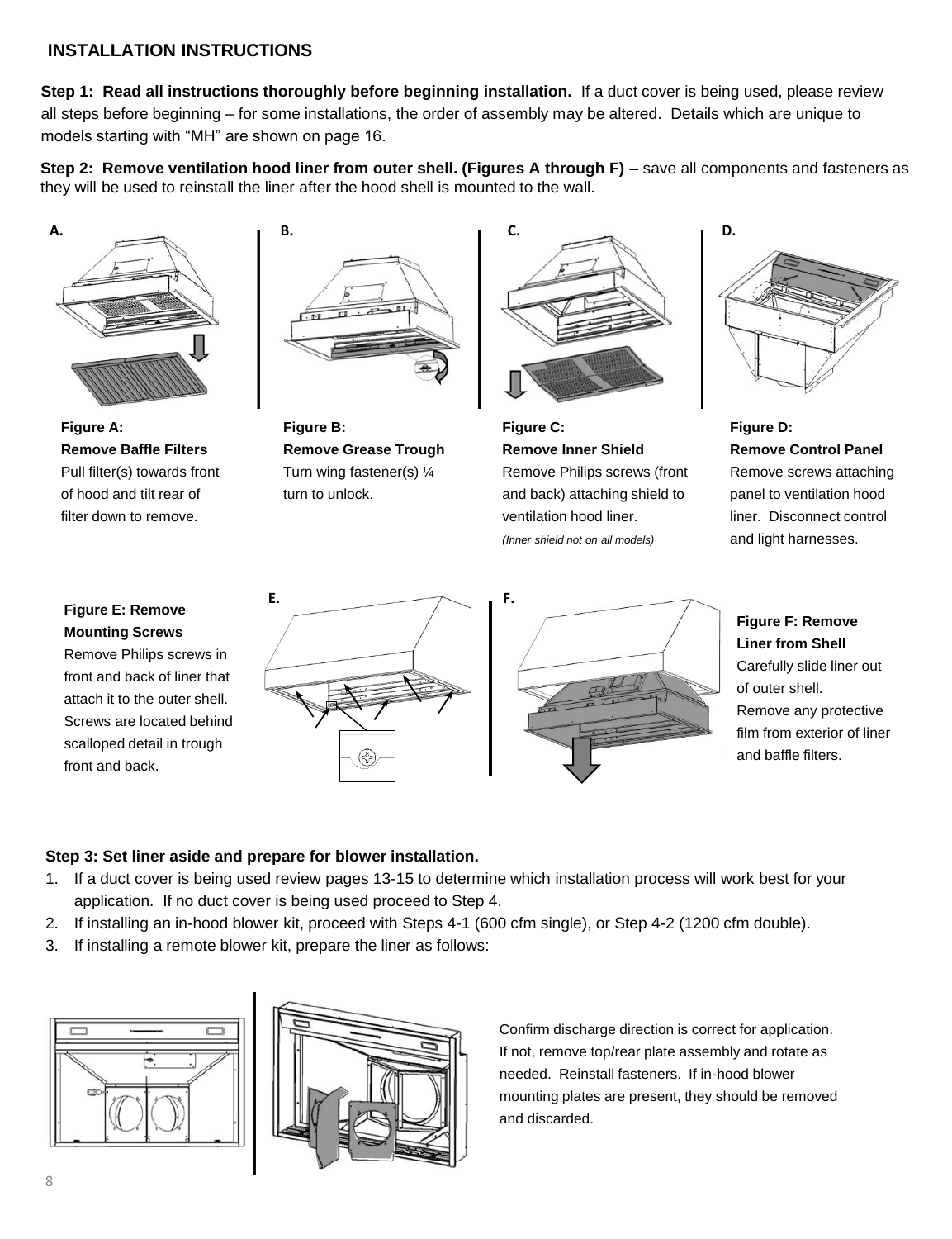# **Step 4-1: Installing an In-hood 600 CFM Blower. Duct connection detail: 6" round**

**Recommended duct size: 6" – 8"** 



**Set Discharge Direction,** 

Unscrew blower plate and set to top or rear discharge if not already set correctly. Screw blower to plate with

**Figure A:**

**Attach Blower**

included hardware



**Connect Plate Internally** Re-install all mounting screws inside of liner.

**Figure B:**



**Figure C: Connect Plate Externally** Re-install all mounting screws outside of liner.



**Figure D: Connect Power Supply** Plug 6-pin connector from one of the control harnesses to blower. Unused harness may be tied securely to other harness to prevent vibration

**Step 4-2: Installing an In-hood 1200 CFM Blower kit. Duct connection detail: 10" round Required duct size: 10"**



**Figure A: Set Discharge Direction.** If not already set correctly, remove fasteners for top/rear bracket and rotate to set to top or rear discharge. Reinstall all fasteners.



**Figure B: Remove Inner Plates** Remove all screws securing blower mounting plates and pull plates from liner.



**Figure C: Connect Blowers** Install dual 600 CFM blowers onto mounting plates with included hardware.



**Figure D: Install Blowers in Hood and Connect to Power.** Reinstall blowers and mounting plates to liner. Plug 6-pin connectors from control harness to each blower.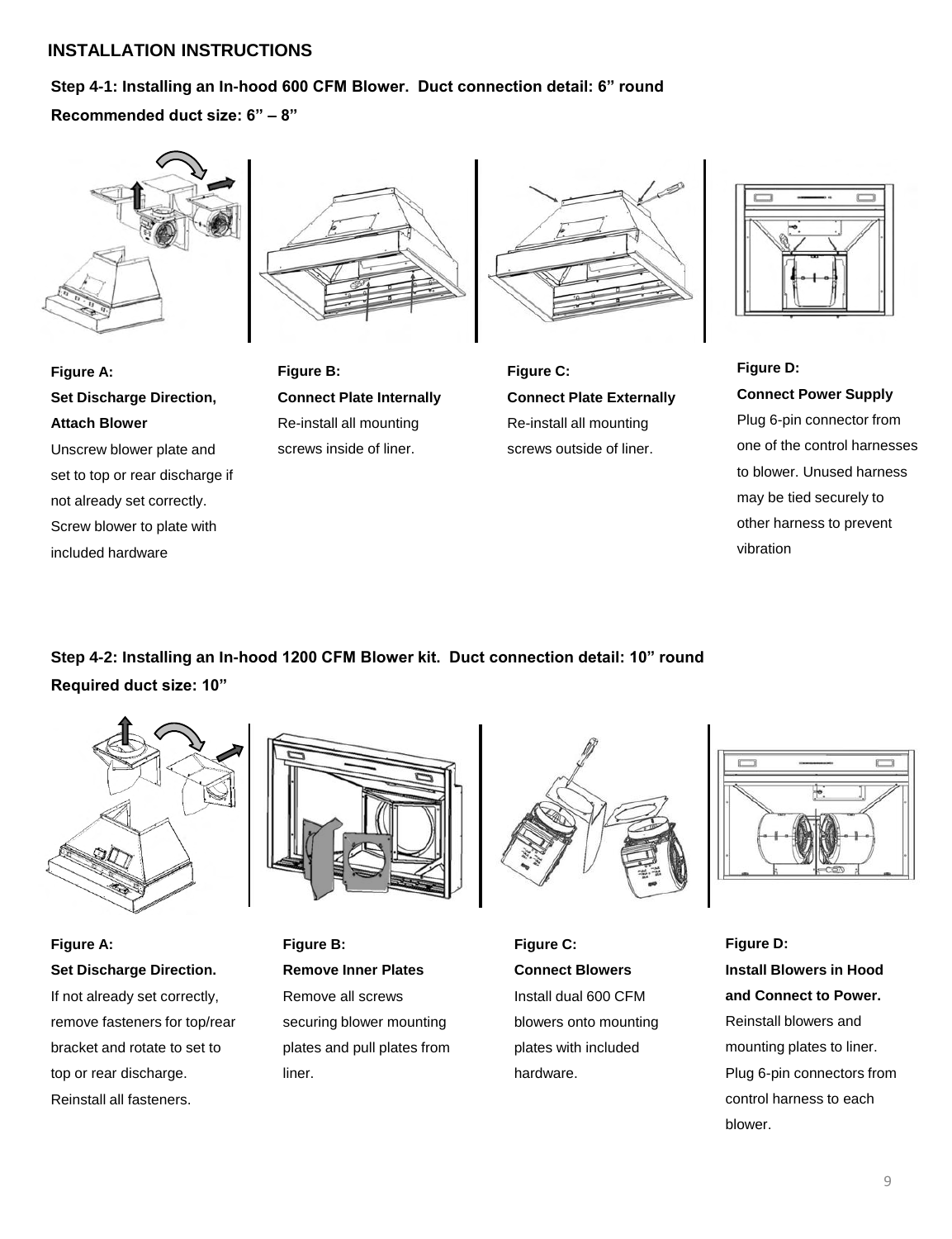#### **Step 4-3. Installing an Exterior Roof or Wall Mounted Remote Blower (HYEX)**

Model Number: HYEX-1.0 / HY-EX-1.4 Maximum rated CFM: 1000 CFM / 1400 CFM Volts/Hz/Amps: 115VAC, 60 Hz, 2.9A (HYEX-1.0) / 3.3A (HYEX-1.4) Required duct size: HYEX-1.0: 8" Round (51 sq. in. equiv.) / HYEX-1.4: 10" Round (80 sq. in. equiv.)

#### **FLAT OR LOW SLOPE ROOF**

1. For flat roofs or roofs having pitch less than 1  $\frac{1}{2}$ " rise in 12", mount blower on roof curb. See Figure 1



- 2. Install the blower with discharge pointing down slope and away from prevailing winds.
- 3. Use flashing and roofing mastic to seal the unit to prevent leaks.
- 4. Cut holes for ducting and electrical wiring as shown in Figure 2.









#### **TYPICAL ROOF MOUNT**

- 1. Center the duct cutout between roof rafters
- 2. Install the blower so its discharge is down slope and away from prevailing winds. According to the standard roofing procedures, shingles must cover rear flashing flange and a minimum of 12" of the side flanges. The flashing on the discharge side of the blower must rest on top of the shingles.
- 3. The blower must be sealed between the roof and its underside with quality roofing mastic.

# **DUCT CONNECTIONS**

- 1. Use only round metal duct, elbows and transitions; or rectangular ducting having equivalent crosssectional area per required duct size.
- 2. Tape or use joint sealant on all joints.
- 3. Make sure damper opens and closes freely.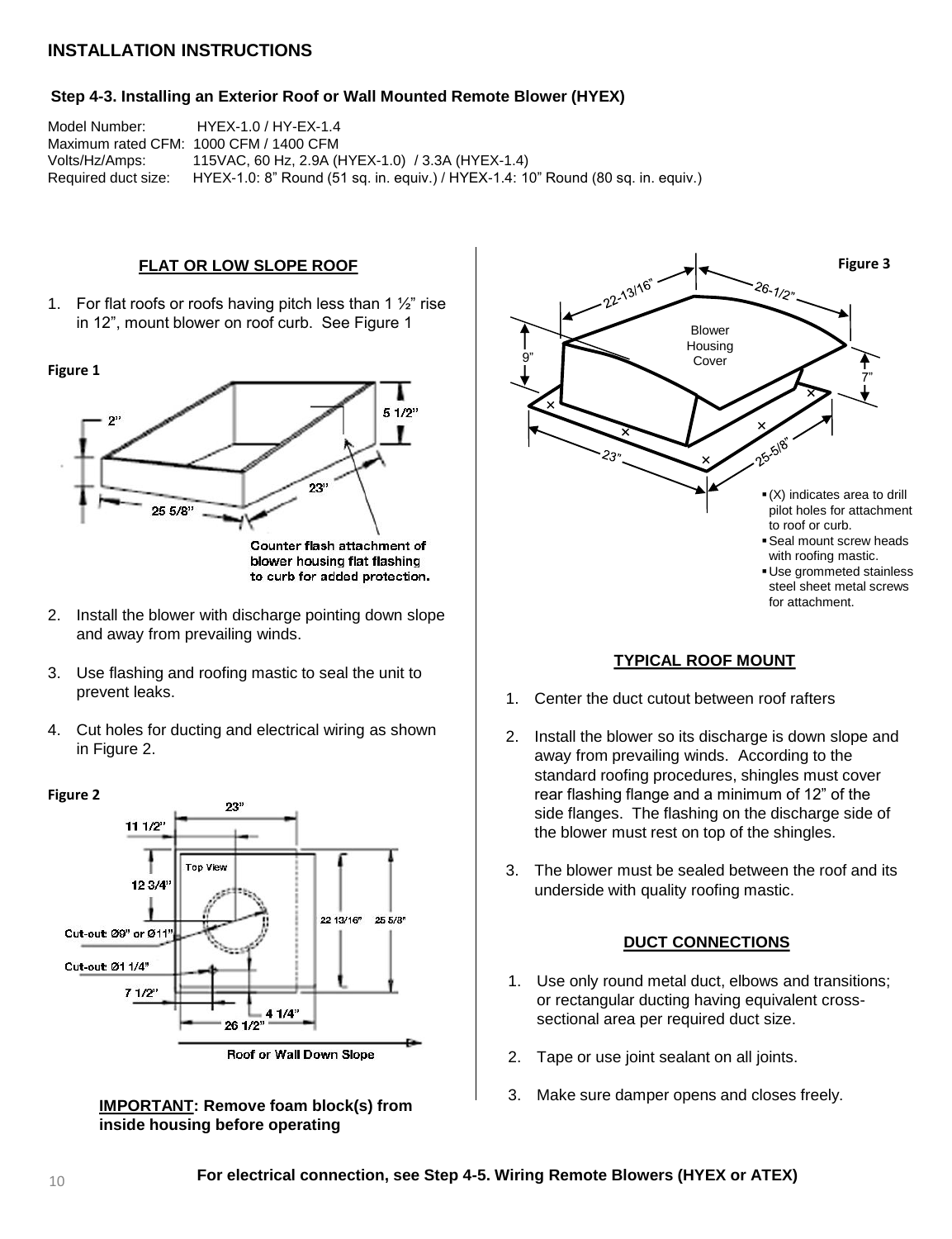# **Step 4-4. Installing an In-line Blower (ATEX)**

Model Number: ATEX-0.8 / ATEX-1.2 Maximum rated CFM: 800 CFM / 1200 CFM Volts/Hz/Amps: 115VAC, 60 Hz, 3.0A (ATEX-0.8) and 3.0A (ATEX-1.2) Required duct size: ATEX-0.8: 8" Round (51 sq. in. equiv.) / ATEX-1.2: 10" Round (80 sq. in. equiv.)

IMPORTANT: The blower should be mounted in an accessible location for service such as an attic or crawl space. Follow all applicable building codes when installing this unit.

# **CAUTION**

Use protective clothing such as cut resistant or mesh gloves when working with sharp edges.

#### **Mounting the Blower**

Note: Optional vibration mounts are not supplied with blower. Duct silencer kit and associated clamps are sold separately.

1. Install wood supports as needed to mount the blower to the framing in the attic or crawl space. Blower can be mounted between framing members or suspended from them with custom mounting brackets.



- 2. Mount the blower using the attached brackets with screws to the wood supports.
- 3. Optional: If equipping the blower with vibration mounts (not included), attach the mounts to the wood supports. Attach the blower to the vibration mounts. Do not overtighten the compressible element.
- 4. If equipping the blower with a duct silencer kit and clamps, attach them to the blower.

| Model    | Α  |                 | D    | Weight  |
|----------|----|-----------------|------|---------|
| ATEX-0.8 | 8  | 12 <sub>2</sub> | 15 % | 19 lbs. |
| ATFX-1.2 | 10 | 14              |      | 21 lbs. |

 $3/4"$ 

E

# **Alternate Mounting Option**

- 1. Use temporary fixtures you can later remove to hang the equipment at its proper elevation. (Vibration isolation mounts and associated hardware not included.)
- 2. Fasten the hanger directly to the structure or somewhere between the suspended unit. Do not overtighten the neoprene element.



- 3. Turn the rod assembly nuts right one complete turn on each hanger. Repeat this step until the temporary hanging fixtures are loose and the piping or equipment load is suspended completely on the vibration hangers.
- 4. Remove the temporary hanger fixtures.
- 5. Do additional turns on the spring/top hanger rod nut to level the piping or the equipment. Turn right to raise or left to lower.
- 6. If equipping the blower with isolators (FC clamps), attach the isolators.

**For electrical connection, see Step 4-5. Wiring Remote Blowers (HYEX or ATEX)**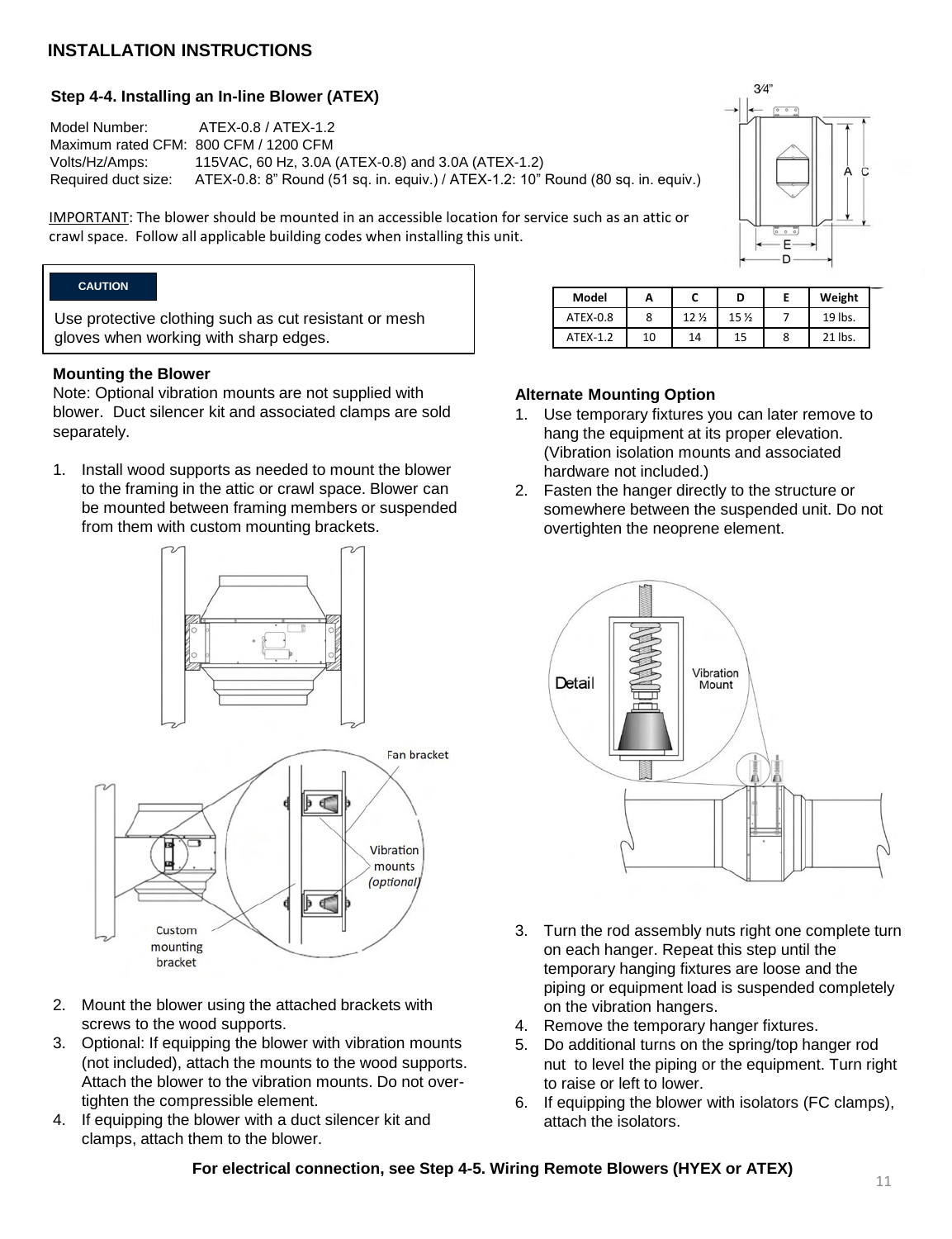# **Step 4-5. Wiring Remote Blowers (HYEX or ATEX)**

# **ELECTRICAL CONNECTIONS**

# WARNING

Turn off power at the service panel prior to wiring the blower.

- 1. Run a 3-conductor electrical cable between the blower and the range hood. Local building codes take precedence, but unless otherwise directed, use 14-2 MC shielded cable or equivalent. See Figure 4.
- 2. Connect cable to terminal block on blower at proper locations. For ATEX blowers, use Figure 5. For HYEX blowers, use Figure 6.
- 3. Connect electrical cable from blower to the threeposition terminal block on the hood's wire harness. See Figure 7. [NOTE: *Depending on your sitespecific installation, this step may need to be done later in the overall installation process to allow for proper wire routing through the hood shell*.]

#### **Figure 4 Cable between Hood and Remote Blower**









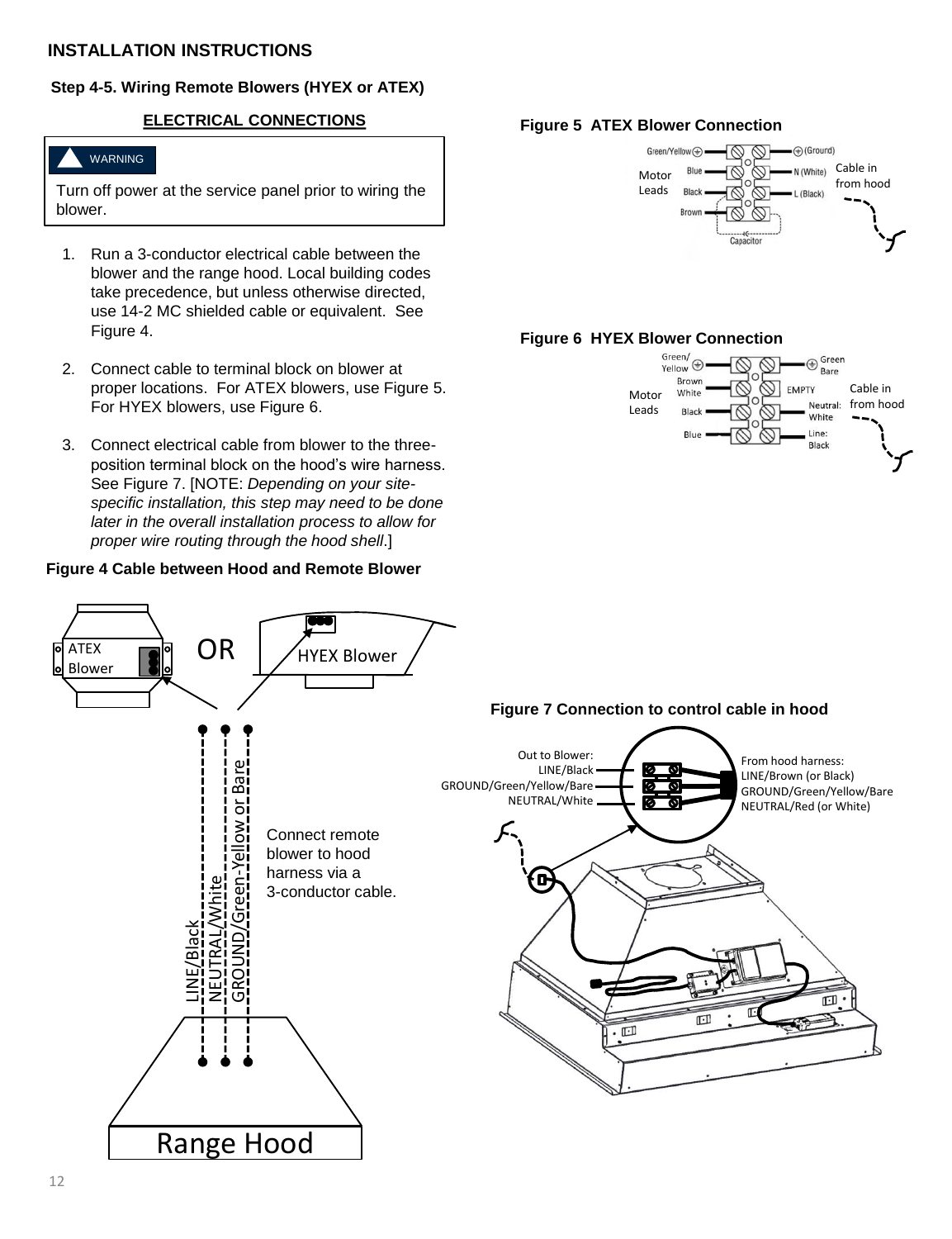# **Step 5. Mount the Outer Hood Shell to the Wall**

**NOTE: If duct cover is being used, please review next steps carefully. Depending on your specific installation, the duct cover may need to be installed prior to mounting the hood shell to the wall**

- 1. The bottom of the hood should be 30" minimum to 36" maximum above the countertop for efficient operation. The hood should be centered over the cooking surface.
- 2. Measure and mark carefully and locate framing behind the wallboard using a stud finder. Add structural blocking where necessary to ensure hood is attached to the wall securely.
- 3. In the back of some model's hood shell, there are only a few small oblong slots provided for screws to pass through. If necessary, it is acceptable to drill new holes in the sheet metal back of the hood shell to align with framing behind wallboard.
- **Height from Floor** 66" min – 72" max 1676mm - 1829mm **COUNTERTOP** 36" (914mm) typical **HEIGHT ABOVE COUNTERTOP** Height above Countertop **30"(MIN)-36"(MAX)** 30" min – 36" max 762mm – 914mm **Countertop**
- 4. Depending on fastener selected, pre-drilling may be necessary to avoid splitting the framing or blocking.
- 5. Hardware is not provided with this unit to secure it to the wall. Local building codes take precedence (where applicable). Otherwise, use #12 screws or larger lag screws with a length such that at least 1" of thread is embedded into a structural member (i.e., wood stud or blocking) behind the mounting surface. Be sure to consider the thickness of wallboard (drywall, tile, etc.) when determining appropriate length of fastener. A minimum of 2 screws in the upper portion of the hood, and 2 screws in the lower portion of the hood should be used to ensure the hood is attached securely to the wall.
	- a. Additional screws should be used for wider hoods:
		- 36" wide hoods and smaller: 2 screws upper portion, 2 screws lower portion.
		- Greater than 36", up to 54": 3 screws upper portion, 3 screws lower portion.
		- Greater than 54" wide:
			- 4 screws upper portion, 4 screws lower portion.

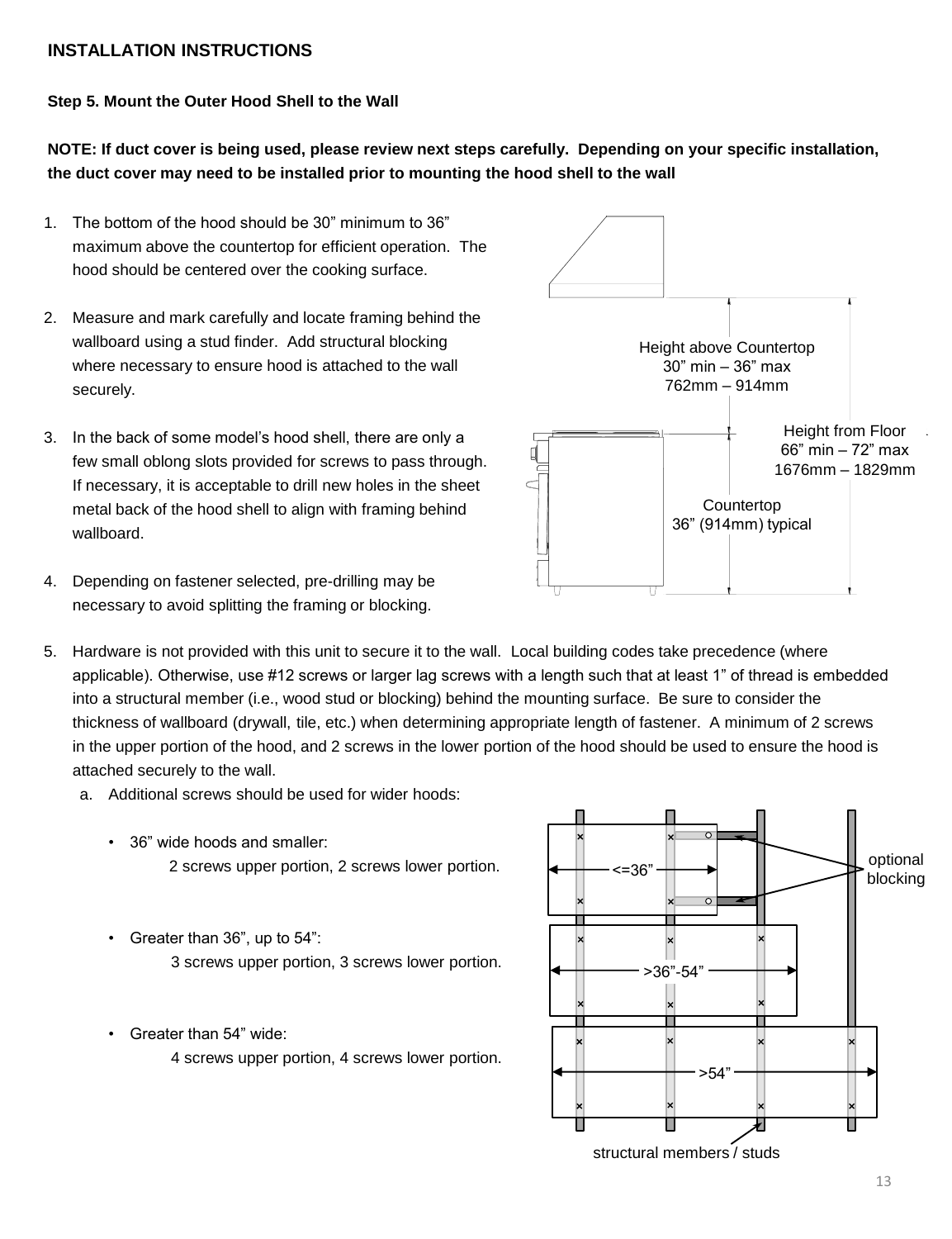**Step 6. Re-install Liner into Outer Shell**

**NOTE: If duct cover is being used, please review next steps carefully. Depending on your specific installation, the duct cover may need to be installed prior to reinstalling the liner.**



- plug in.
- b. If alternate direct wire method is desired, remove power cord from junction box and connect power supply cable directly in its place being sure to match wire colors appropriately.
- c. If remote blower is being used, route cable from remote blower through top of hood shell and connect to liner as directed in Step 4-5.
- 2. Complete liner installation by inserting into hood shell (A), driving screws (B), and reinstalling covers and filters removed previously (C).



3. If ductwork is already in position, be sure to align properly as liner is inserted.

# **Figure A: Lift Liner into Shell** Carefully re-install liner to avoid scratches or damage. Ensure cables are dressed carefully to avoid pinching.



**Figure B: Attach Liner to Shell** Re-install with all the screws removed previously that held the liner to the hood shell during shipment.

# **Figure C: Re-install Control Panel, Screen and Filters**

Attach button control harness and light wires. Insert control panel's tabs into slots in front of liner. Drive screws attaching panel to liner.

Install screen and filters.

# **Step 7. Connect Ducting to Ventilation Hood**

Install ducting around starter collar on top or rear of hood and seal according to building code regulations. Be sure to include a back draft damper in the duct work to prevent drafts.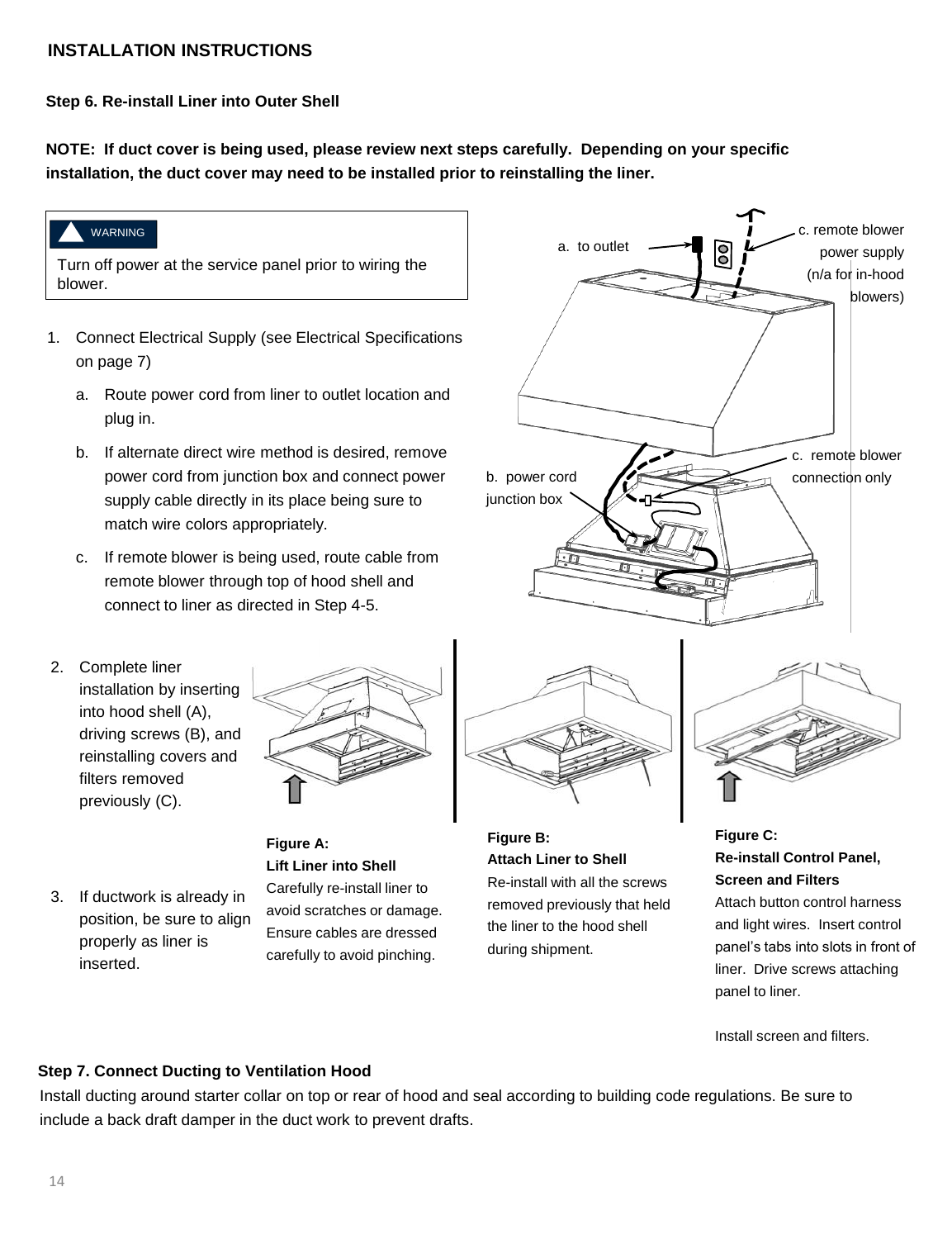# **INSTALLATION INSTRUCTIONS: DUCT COVERS**

# **Installing a 1-Piece Duct Cover**

1. Secure duct cover to top of hood using screws. Depending on the site-specific installation of your hood and duct cover, the screws may be driven from the top down or the bottom up. Additional holes may be drilled in the flanges as needed to allow for secure installation.



# **Installing a 1-Piece Duct Cover (Alternate Option)**

If access to the install fasteners described in 8-1 is not possible in your specific installation, wood blocking may be used to secure the duct cover. Holes will need to be drilled into the duct cover to allow for screws to be driven.

- 1. Secure wood blocks (not provided) on wall surface above hood.
- 2. If necessary, provide clearance for any ductwork exiting the top of the hood shell
- 3. Drill holes in duct cover to align with blocking. Position duct cover around blocks and secure with screws on each side near the top and bottom of the cover.



# **Installing a Telescopic Duct Cover**

- 1. Attach upper mounting bracket to wall against ceiling and centered with hood.
- 2. Attach lower mounting bracket to wall against top of hood shell.
- 3. Slide upper duct cover down into lower duct cover.
- 4. Place duct cover assembly on top of hood shell and raise the upper portion so it is flush with ceiling. Drive screws into upper mounting bracket to secure upper duct cover in position.
- 5. Drive remaining 2 screws into lower duct cover's bracket.

*(Duct cover should sit flush to ceiling, but gap could occur if wall and ceiling are not square)*

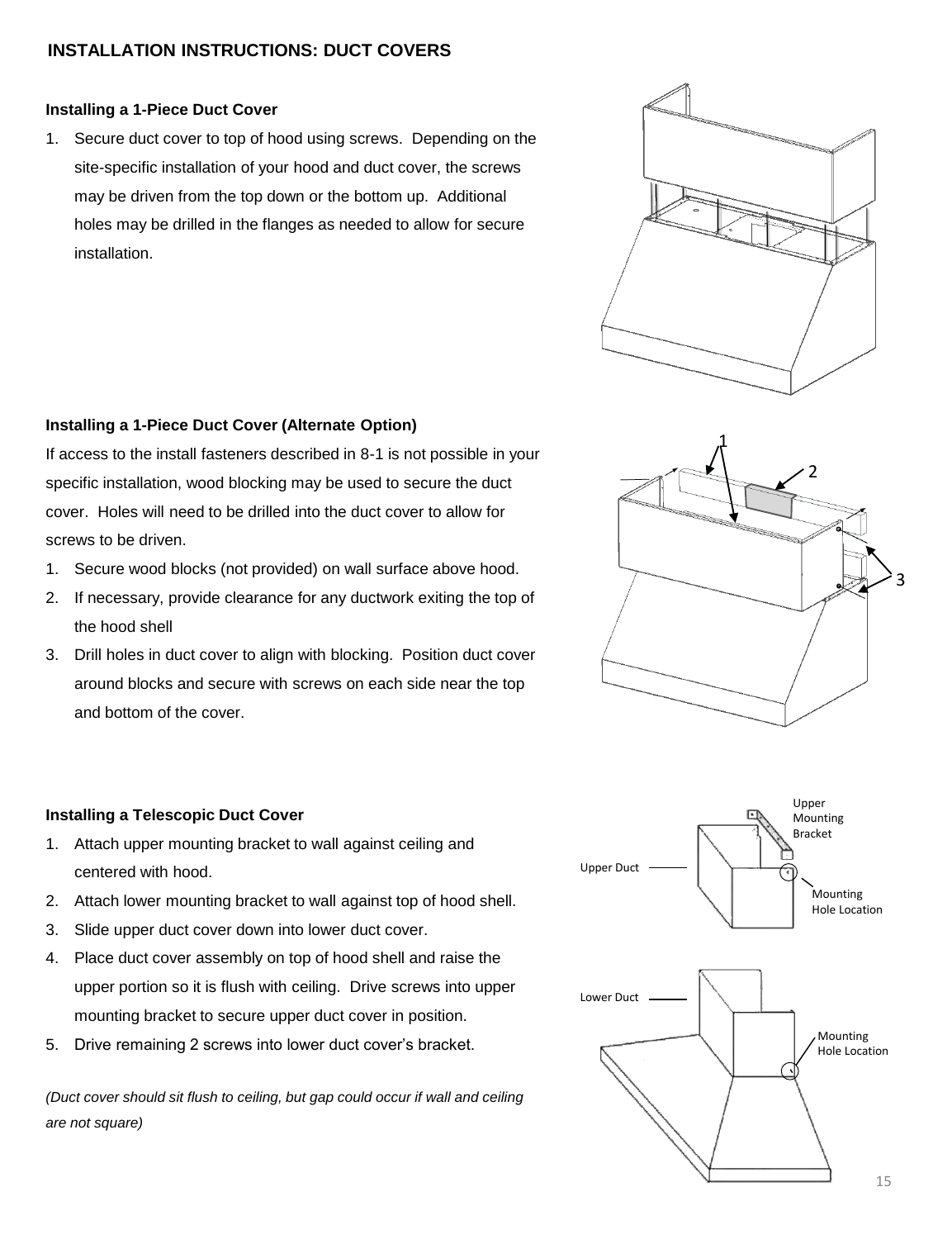#### **Models starting with "MH"**

- 1. Follow Step 2 of installation instructions on removing liner from outer shell.
- 2. The hood is provided with a preinstalled 3-prong cord to provide power to the hood and blower.
	- If an appropriate outlet is not accessible due to the installation location, the power cord may be removed at the liner's junction box, and the hood may be direct wired to a dedicated, standard non-GFCI 120V, 10A min circuit.
- 3. If installing a remote blower (HYEX or ATEX), the blower box at the base of the duct cover and the transition piece may be removed and discarded. A separate back-draft damper will need to be added to the ductwork. The duct work will need to extend fully into the top of the hood shell and connect to the liner's 10" dia. outlet collar. Ensure power cable from remote blower is routed in space between duct cover and the exhaust duct, and additional length is provided at the base to allow connection to the hood's harness.
- 4. Four pieces of full-length, 3/8" dia. threaded rod (not provided) are necessary to secure the hood shell and associated duct cover to structural framing in the ceiling above the hood shell. The threaded rod must pass through the framing or blocking in the ceiling and be secured with a washer and nut on either side to prevent the threaded rod from moving up or down. The rod may be in multiple sections to ease installation but must be appropriately coupled at the joints between members. It should pass through the holes in the duct cover at all 4 corners, then through the holes in the hood shell, and secured with washers and nuts inside the hood shell. Any excess length will need to be trimmed off to avoid interference with the liner when it is reinstalled.
- 5. Ensure the lower hood shell is level, then anchor it to the wall. Lag screws into the wall behind the hood are only needed in the lower portion of the hood to keep it tight to the wall. Holes are provided, but additional holes may be added to provide alignment with structural framing members behind the wallboard.
- 6. For in-hood blower(s):
	- a. Mount the blower(s) into duct cover / internal blower box using hardware provided.
	- b. Plug the connector(s) from the liner's harness into the blower(s)
- 7. For remote blower, connect cable from blower to the 3 position terminal on the liner's harness. (See step 4.5)
- 8. Re-install liner using Step 5 from installation instructions. Take care to route power cord and blower cables to avoid pinching during liner reinstallation.

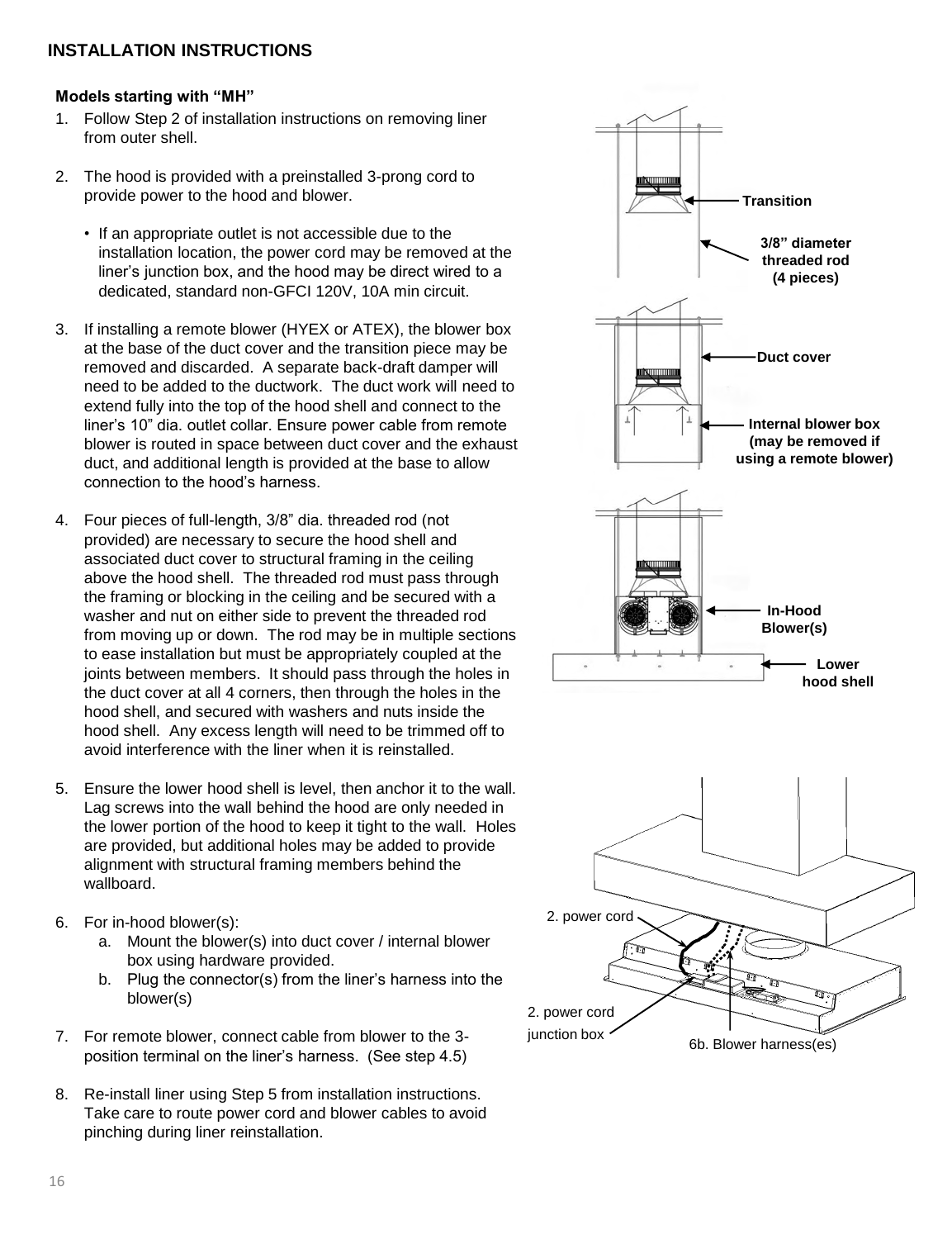# **USE & CARE INSTRUCTIONS**

# **Control Panel**



# **Blower Controls:**

- **A** Blower power on, power off, low speed
- **B**  Blower middle speed
- **C** Blower high speed
- **D**  Blower Boost function\*

\*After 7 minutes of operation, the blower will automatically move to high speed (C). The Boost icon will blink while active.

# **Additional Controls: E – Timer**

Pressing button during blower operation will cause blower to run for 15 minutes at its current speed, and then automatically shut off. The timer icon will blink while active.

If timer icon is blinking when the blower is not running, this indicates the filters are due to be cleaned. Clean the filters as directed, then press and hold for 3 seconds to reset the filter clean reminder.

# **F – Light On/Off plus Dimming Feature**

Press and release to turn light on or off. Press and hold to adjust light intensity. Release when light reaches desired intensity. Selected intensity will stay in controller memory until changed.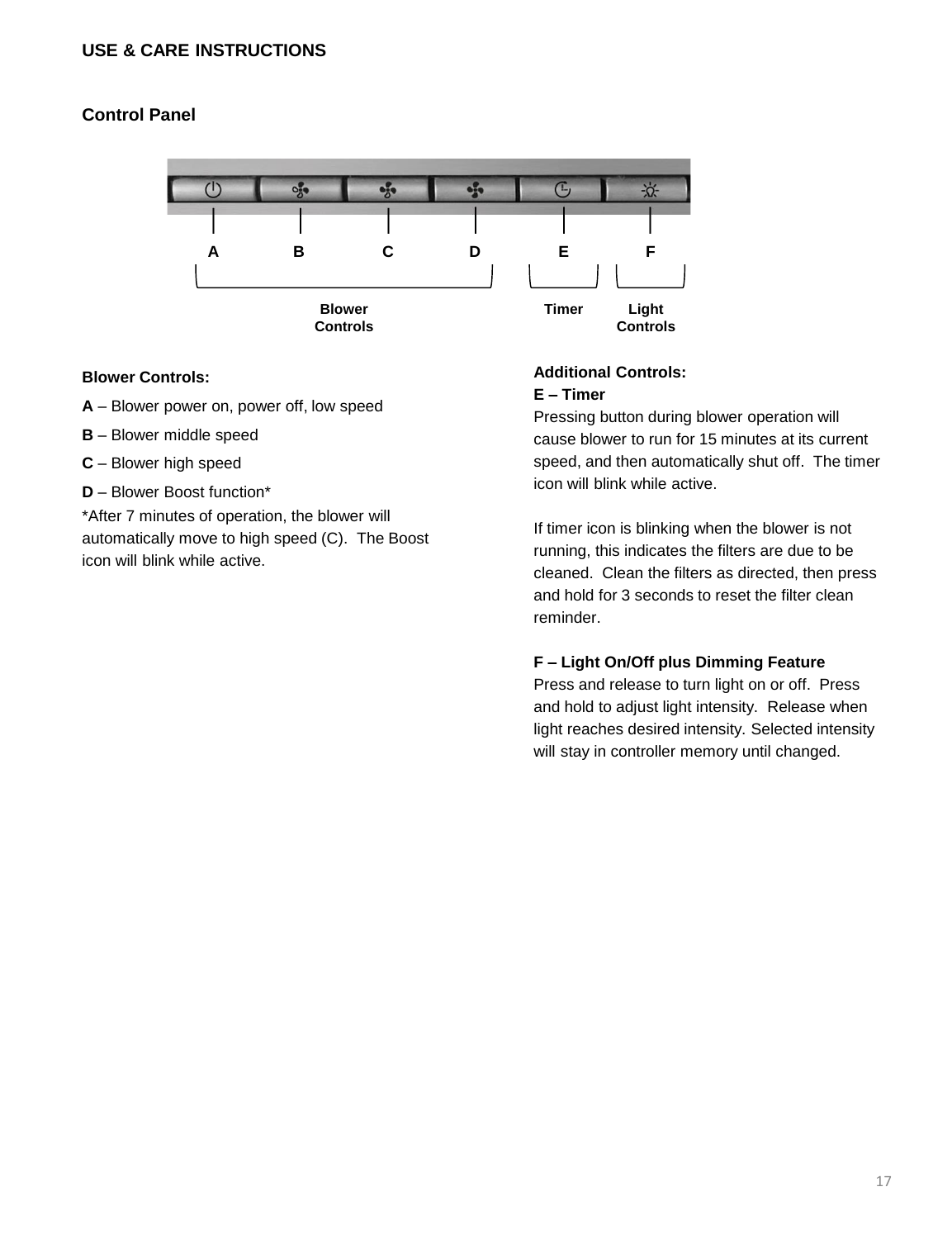# **USE & CARE INSTRUCTIONS**

# **Baffle Filters**

#### **IMPORTANT**

The function of the baffle filters is the absorption of grease particles that form during cooking. Do not operate ventilation hood without filters in hood. Baffle filters should be examined periodically to assure that the surfaces and parts are clean.

# **Removing Baffle Filters:**

- Hold both handles located on the filter.
- Pull towards front of hood to depress spring system.
- Pull back of filter down and away from hood.

# **Removing Grease Trough:**

Grease trough is located at base of baffle filters in rear of hood (Figure 1).

- Turn wing fastener(s) 1/4 turn to release.
- Pull trough towards front of hood careful not to spill contents inside.

# **Removing Inner Shield:**

Inner shield is located behind baffle filters (Figure 2).

• Remove screws attaching shield to ventilation hood liner.





# **Cleaning Baffle Filters and Grease Trough:**

The baffle filters are dishwasher safe or can be cleaned in a sink with warm, soapy water. Do not use caustic detergent to clean the filters. Abrasive cleaners may harm or damage the finish. Do not disassemble the baffle filter. Disassembly will void the warranty.

The grease trough should be cleaned with dish soap and warm water. Depending on the size of the hood, it may be cumbersome to wash the tray in a kitchen sink. Spraying with a grease cutting cleaner for kitchen use and rinsing with a garden hose in an open area may be the easiest way to clean the tray. Be sure to rinse thoroughly and allow to dry completely before reinstalling.

# **Cleaning Interior and Exterior:**

# **Your hood must be kept clean and maintained properly**

- Do not use abrasive cleaners, steel wool pads, or abrasive cloths.
- Do not allow grease to accumulate. For best results, wipe the canopy down with a soft cloth and warm, soapy water.
- The cleaning of the outside of the hood depends on the material used as a decorative exterior. See following details for hood specific material cleaning instructions.
- Do not use abrasive or aggressive chemicals to clean the interior or exterior of the hood.